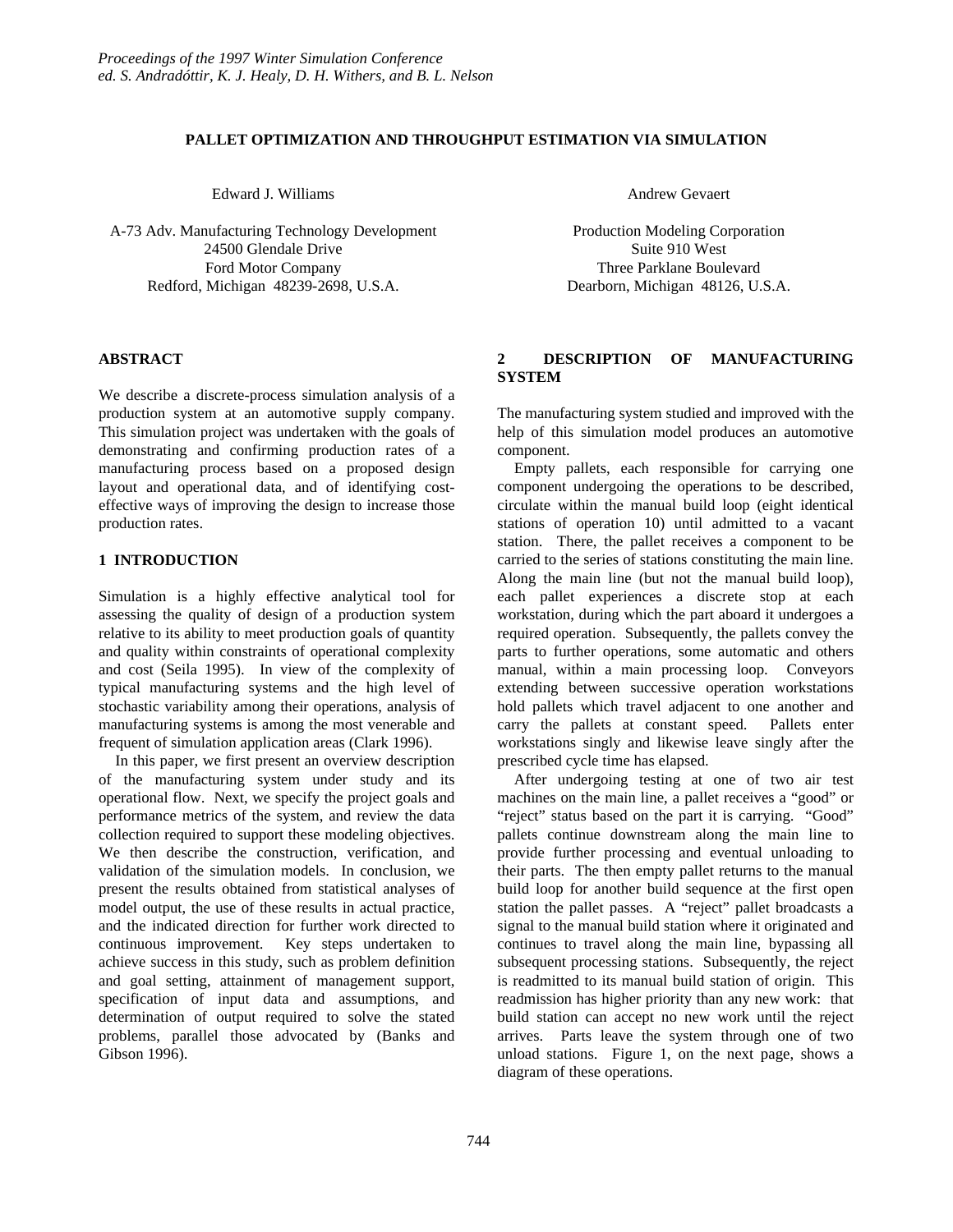

Figure 1: Diagram of process operations and flow

## **3 PROJECT GOALS AND PERFORMANCE METRICS**

The goals of this project were the assessment of the system relative to performance metrics and the identification of the most cost-effective ways to improve system performance. The fundamental metric was throughput, measured in jobs per hour (JPH). For example, since the number of pallets in the system was readily adjustable, process engineers were keenly interested in examining the effect of that number on throughput. Palletization will support improvement of cycle times, reduction of setup time and cost, and increased agility in the face of demand-mix changes, all probable impending contingencies for this production system (Owen 1996). Throughput can be highly sensitive to the number of pallets on recirculating pallet loops, and too many pallets can be even more inefficient than too few (Williams, Jayaraman, and Khoubyari 1996), (Williams and Orlando 1996). Additionally, the concepts of gross throughput (that obtainable with no stochastic variations or equipment downtimes) and net throughput (throughput actually achieved in actual practice, hence reduced by variations and downtime) were used to define "overall system efficiency" as the quotient of net throughput divided by gross throughput. Hence, overall system efficiency became a dimensionless quantity constrained to be between zero and one.

## **4 COLLECTION AND ANALYSIS OF SYSTEM OPERATIONAL DATA**

Operation cycle times and conveyor transit times were readily available from equipment specifications, work standards within collective bargaining agreements (for manual operations), and direct time and motion studies (Mundel and Danner 1994). Cross-checks among these data sources guarded against the Hawthorne effect (Thurkow 1996).

However, the collection and analysis of downtime data, clearly important to this study, required more effort and time. Since "percent down" was inadequate to characterize the performance of various machines (Williams 1994), both mean time between failure (MTBF) and mean time to repair (MTTR) data were collected, both by observation and study of operating logbooks. These data were then graphed and quantitatively examined (chi-square, Kolmogorov-Smirnov, and Anderson-Darling tests) using best-fit calculations from an engineering reliability handbook (Kececioglu 1991), implemented in Excel™ spreadsheets. The mean times between failures were typically Weibull; the mean times to repair, lognormal. These distributions held intuitive appeal inasmuch as their modes were less than their medians, which in turn were less than their means. An additional intuitive motivation for using these distributions was their occasional generation of a markedly lengthy downtime.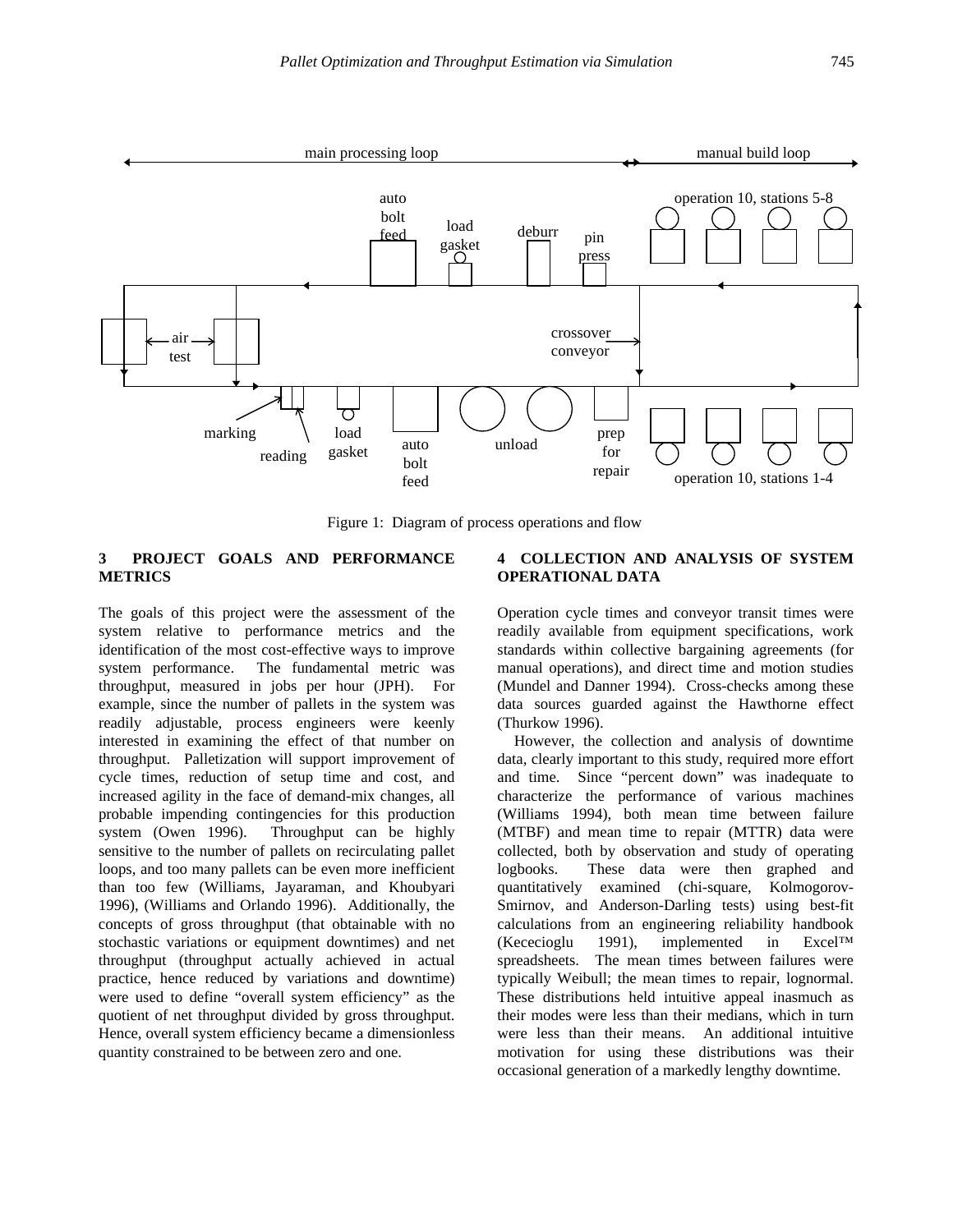# **5 CONSTRUCTION, VERIFICATION, AND VALIDATION OF MODELS**

Before the actual construction of simulation models, all assumptions were explicitly listed, and the plant engineers and simulation analysts agreed upon them. Such documentation of and concurrence on underlying assumptions is critical to simulation project success (Musselman 1994). In this project, these assumptions were:

- one pallet type flows through the system, with one associated part type
- conveyor speed is 45 feet per minute; all conveyors are accumulating and have no downtime
- no extra time is spent shifting the direction of pallets
- each operation holds one part per cycle
- raw material is infinitely available (no starvation at the upstream system-environment interface point)
- finished parts always leave the main line without blockages
- labor is always available, without reference to shift patterns.

Three models were developed, two base models and one alternate model. The first base model depicted a system without variation and with one four-spot manual build buffer for each of the eight manual-build workstations. Omission of variation from this first model permitted direct closed-form analytical validation (Schriber 1974), thereby increasing model credibility. The second base model added stochastic variation, consisting of rejection probabilities and unscheduled downtime occurrences, to the first. The alternative model, representing a potential system modification the users were eager to assess, retained variation and reduced the number of off-line positions for pallet visitation during build or repair situations from four to one. The single position then accepts empty pallets on a first come, first serve [FCFS] basis, but will prioritize reject pallets to their correct manual build stations. WITNESS™ was chosen as the modeling tool in view of its support of concurrent model-building and animation construction (Thompson 1996) and familiarity with it among the industrial and process engineers at the client site. Integer subscripting proved a convenient approach to the explicit representation of the eight identical workstations in the manual build loop.

Major logic issues incorporated in these models included:

- location of a broadcast signal to alert a manual build station that a specific pallet is returning for repair, and ensuring that pallets designated to return to a particular station indeed do so
- assigning probabilities for pallet rejection
- assessing the potential for scrapping the pallet at a manual build station
- ensuring single or consecutive pallets move through a connecting dual platform between two adjacent machines (operation 60) such that the lift operates for both machines every cycle
- specifying proper buffer sizes immediately upstream from the air test machines (in parallel) and from the unload stations (in series).

The formal modeling technique advocated by (Dindeleux and Haurat 1996) was useful in specifying and confirming the proper conceptual communication between broadcast signals and pallets bearing defective parts en route to repair.

Several techniques were used to verify these models (confirm their execution matches the analysts' intentions) and validate them (confirm their output is believable and representative of the real system being studied) (Barth and Algee 1996). These techniques included partitioning and progressive refinement of the models, structured walkthroughs of model logic, use of stepwise execution and traces, and extensive interviews among the model builders and the production and process engineers most familiar with the real system (Harrell and Tumay 1995). Specifically, these interviews included Turing tests (Law and Kelton 1991). These verification and validation techniques are a necessary component of high-quality manufacturing simulation practice (Norman et al. 1992).

## **6 ANALYSIS OF RESULTS**

Since this manufacturing system is a steady-state system, a warm-up period, chosen to be eight hours and twenty minutes, was necessary to eliminate initial bias (Banks, Carson, and Nelson 1996). Following this warm-up period, all replications were run for an equivalent of 500 hours of production. Antithetic variates were used to reduce variance of results (Bratley, Fox, and Schrage 1983).

Table 1, on the next page, presents simulation results from the second and third models of the study. The abrupt drop in productivity and efficiency caused by oversupply of pallets was especially conspicuous in these results.

These and other results were analyzed statistically, using techniques such as construction of confidence intervals, linear regression, and design of experiments (DOE/analysis of variance) (Porcaro 1996). Our methods for planning and designing these experiments drew ideas and plans from (Özdemirel, Yurttas, and Köksal 1996). For ease of interpretation of results by client engineers, simultaneous acceptance and confidence ellipses (Hocking 1996) were included in the output reports.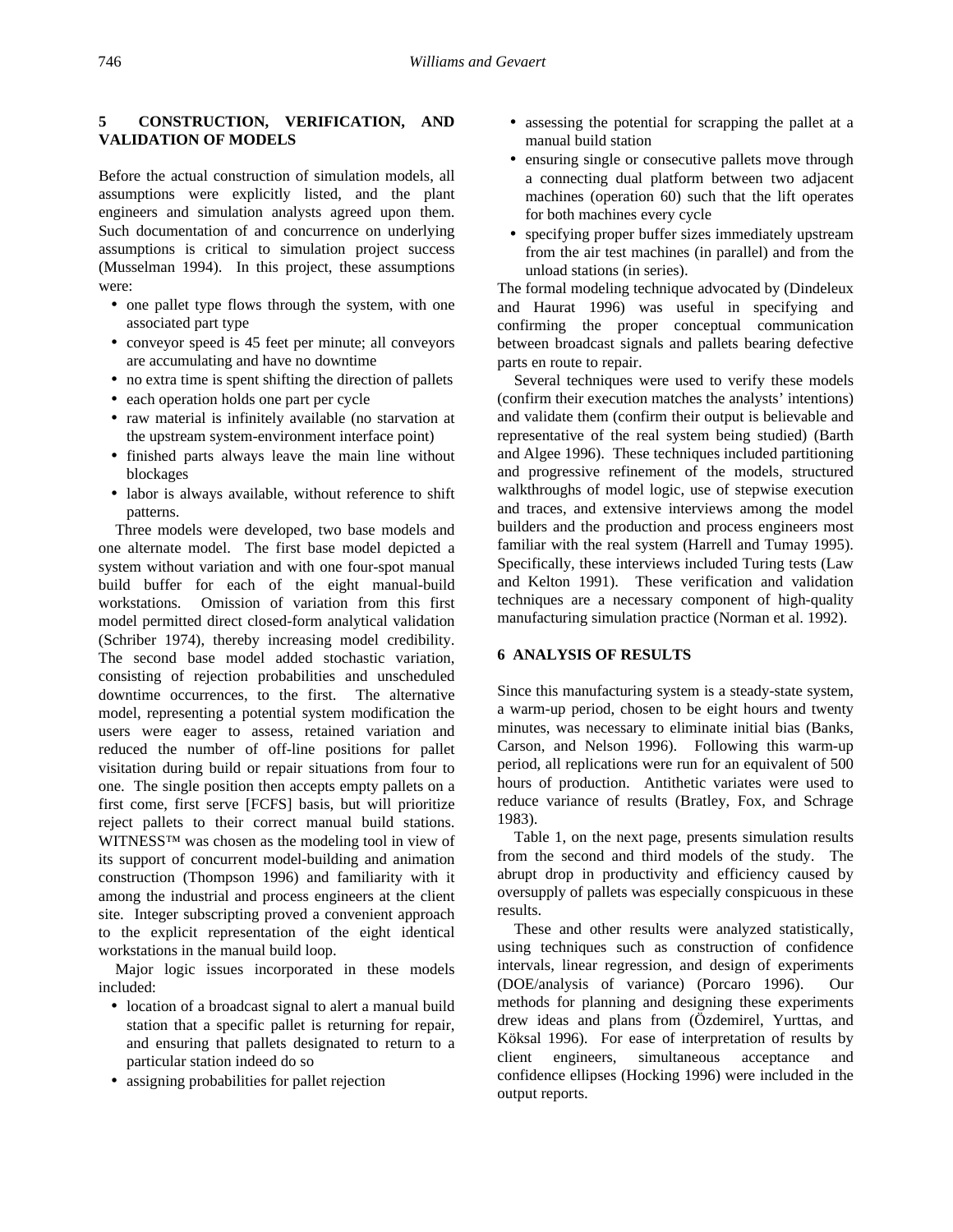| number     | # of off-line | average    | overall system |
|------------|---------------|------------|----------------|
| of pallets | positions     | <b>JPH</b> | efficiency     |
| 40         | 4             | 150.00     | 0.7813         |
| 45         | 4             | 158.97     | 0.8279         |
| 50         | 4             | 168.17     | 0.8758         |
| 55         | 4             | 169.39     | 0.8822         |
| 60         | 4             | 171.84     | 0.8950         |
| 65         | 4             | 170.49     | 0.8879         |
| 40         | 1             | 154.30     | 0.8036         |
| 45         |               | 156.09     | 0.8129         |
| 50         | 1             | 157.65     | 0.8210         |
| 55         |               | 158.83     | 0.8272         |
| 60         |               | 159.67     | 0.8316         |
| 65         |               | 29.37      | 0.1529         |

Table 1: Average Jobs per Hour and System Efficiency

## **7 CONCLUSIONS AND INDICATIONS FOR FURTHER WORK**

The following conclusions emerged as consequences of this project:

- variations caused by unscheduled downtimes and rejects decrease production significantly
- throughput is highly sensitive to the number of pallets in the system
- the location of a broadcast signal (just downstream from the air test machines or just downstream from operation 180) is immaterial
- off-loading parts between the two unload stations after repairing the first unload station creates a "bubble" necessary to utilize both unload stations effectively
- logic is required to sequence pallets and hence to ensure proper buffering upstream from testing and unload stations.

Client engineers and managers decided, on the basis of these simulation results, to refuse the capital investment necessary to implement four (versus one) off-line positions. The additional three off-line positions never achieved a 10% increase in average jobs per hour (except for the anomalous case of dramatically overloading the single-position scenario with 65 pallets – itself a valuable contribution to problem avoidance).

Another unexpected result of interest was the occasional passage of pallets carrying rejected parts on the crossover conveyor (see Figure 1). This conveyor had been designed to carry only empty, recirculating pallets. However, occasional rejections originating from the same manual build station in quick succession caused a second reject to return from the main line while the previous reject was still in service at the manual build station. On these occasions, which arose on average

twice per hour, the pallet carrying the second reject had to recirculate and hence travel along the crossover conveyor.

After engineering management implemented the recommendations spawned by this study, model predictions were confirmed within 3½%. Accordingly, future investigations planned using extensions of this model include:

- assessing the merit of providing manual backup stations to the automatic bolt feed stations (operations 50 and 130)
- checking the feasibility of manning the eight manual build loop stations (operation 10) with seven, not eight, workers
- evaluating methods of decoupling the unload stations (operation 140) from the main line via various material-handling methods; this operation has higher environmental cleanliness requirements than the others.

These planned extensions and uses of the model certainly match predictions of the increasing importance of simulation in business process re-engineering and production scheduling (Pegden 1997).

## **ACKNOWLEDGMENT**

Dr. Onur M. Ülgen, president, Production Modeling Corporation, and professor of industrial and manufacturing systems engineering, University of Michigan – Dearborn, and John M. Dennis, simulation analyst, Ford Motor Company, both made valuable suggestions to improve the clarity and organization of this paper.

## **APPENDIX: TRADEMARKS**

Excel is a trademark of Microsoft Corporation. WITNESS is a trademark of the Lanner Group.

#### **REFERENCES**

- Banks, Jerry, John S. Carson, II, and Barry L. Nelson. 1996. *Discrete-event system simulation*, 2nd edition. Upper Saddle River, New Jersey: Prentice-Hall, Incorporated.
- Banks, Jerry, and Randall R. Gibson. 1996. Getting started in simulation modeling. *Industrial Engineering Solutions* 28(11):34-39.
- Barth, Tom, and Jane Algee. 1996. Proving and improving your process with simulation. In *Proceedings of the 1996 International Industrial Engineering Conference*, 522-525.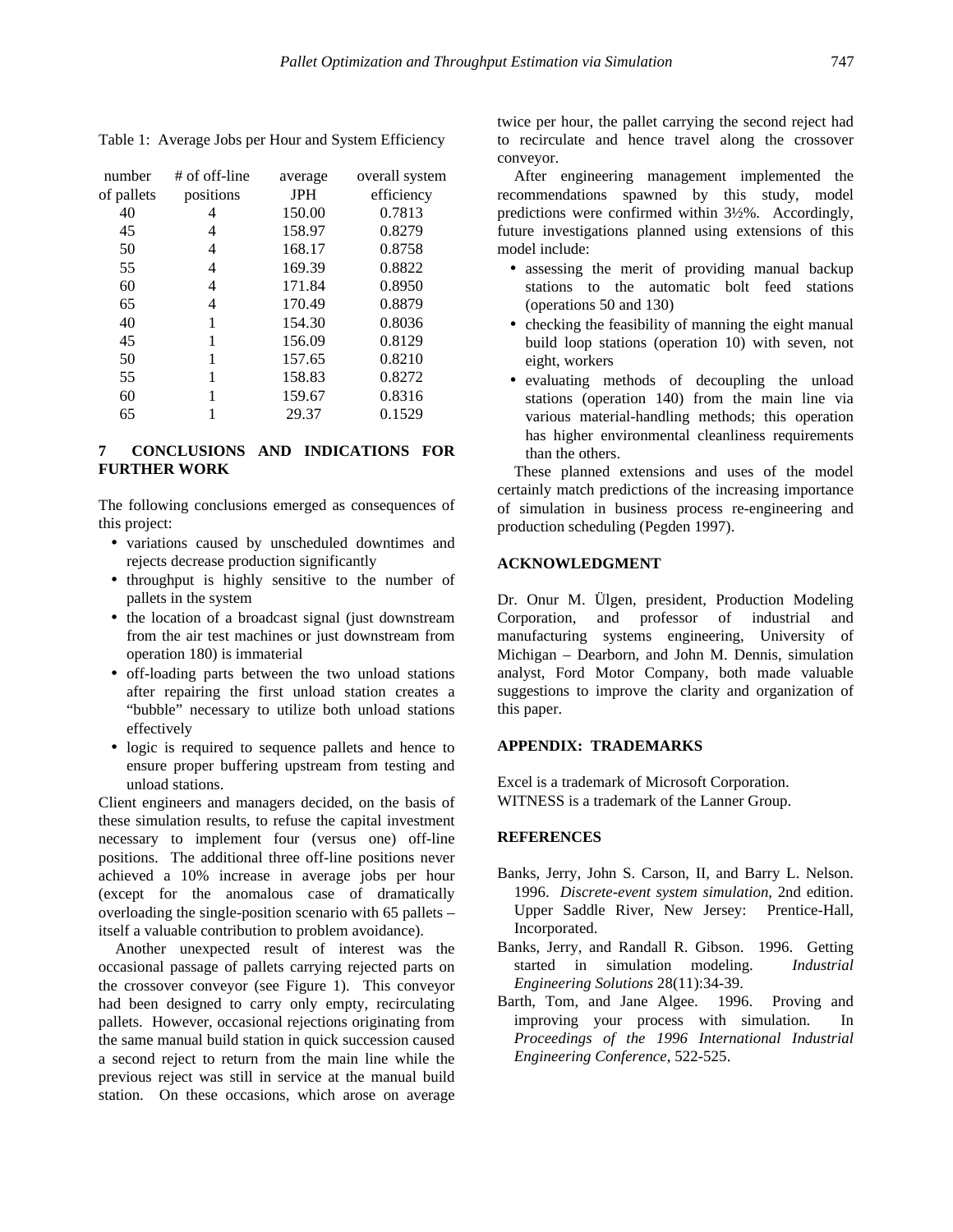- Bratley, Paul, Bennett L. Fox, and Linus E. Schrage. 1983. *A guide to simulation*. New York, New York: Springer-Verlag.
- Clark, Gordon M. 1996. Introduction to manufacturing applications. In *Proceedings of the 1996 Winter Simulation Conference*, eds. John M. Charnes, Douglas J. Morrice, Daniel T. Brunner, and James J. Swain, 85-92.
- Dindeleux, Régis, and Alain Haurat. 1996. Formal modelling of manufacturing processes in order to simulate and to analyse the impact of the control process on the system. In *Proceedings of the 1996 European Simulation Multiconference*, eds. Andras Javor, Axel Lehmann, and Istvan Molnar, 188-192.
- Harrell, Charles R., and Kerim Tumay. 1995. *Simulation made easy: A manager's guide*. Norcross, Georgia: Industrial Engineering and Management Press.
- Hocking, Ronald R. 1996. *Methods and applications of linear models: Regression and the analysis of variance*. New York, New York: John Wiley & Sons, Incorporated.
- Kececioglu, Dimitri. 1991. *Reliability engineering handbook, volume 1*. Englewood Cliffs, New Jersey: Prentice-Hall, Incorporated.
- Law, Averill M., and W. David Kelton. 1991. *Simulation modeling and analysis*, 2nd edition. New York, New York: McGraw-Hill, Incorporated.
- Mundel, Marvin E., and David L. Danner. 1994. *Motion and time study: Improving productivity*, 7th edition. Englewood Cliffs, New Jersey: Prentice-Hall, Incorporated.
- Musselman, Kenneth J. 1994. Guidelines for simulation project success. In *Proceedings of the 1994 Winter Simulation Conference*, eds. Jeffrey D. Tew, Mani S. Manivannan, Deborah A. Sadowski, and Andrew F. Seila, 88-95.
- Norman, Van B., James H. Emery, Christopher C. Funke, Frank Gudan, Kenneth Main, and David Rucker. 1992. Simulation practices in manufacturing. In *Proceedings of the 1992 Winter Simulation Conference*, eds. James J. Swain, David Goldsman, Robert C. Crain, and James R. Wilson, 1004-1010.
- Owen, Jean V. 1996. Profits through pallets. *Manufacturing Engineering* 116(1):33-42.
- Özdemirel, Nur E., Gazanfer Y. Yurttas, and Gülser Köksal. 1996. Computer-aided planning and design of manufacturing simulation experiments. *Simulation* 67(3):171-191.
- Pegden, C. Dennis. 1997. Simulation: A look to the future. In *Proceedings of the 11th European Simulation Multiconference*, eds. Ali Riza Kaylan and Axel Lehmann, K-17—K21.
- Porcaro, Dino. 1996. Simulation modeling and design of experiments. *Industrial Engineering Solutions* 28(9):24-30.
- Schriber, Thomas J. 1974. *Simulation using GPSS*. New York, New York: John Wiley & Sons, Incorporated.
- Seila, Andrew F. 1995. Introduction to simulation. In *Proceedings of the 1995 Winter Simulation Conference*, eds. Christos Alexopoulos, Keebom Kang, William R. Lilegdon, and David Goldsman, 7- 15.
- Thompson, W. Bruce. 1996. Introduction to the WITNESS visual interactive simulator and OLEII automation. In *Proceedings of the 1996 Winter Simulation Conference*, eds. John M. Charnes, Douglas J. Morrice, Daniel T. Brunner, and James J. Swain, 547-550.
- Thurkow, Niki M. 1996. The use of security video film in video work sampling. In *Proceedings of the 1st Annual International Conference on Industrial Engineering Applications and Practice*, eds. Jacob Jen-Gwo Chen and Anil Mital, 1145-1149.
- Williams, Edward J. 1994. Downtime data -- Its collection, analysis, and importance. In *Proceedings of the 1994 Winter Simulation Conference*, eds. Jeffrey D. Tew, Mani S. Manivannan, Deborah A. Sadowski, and Andrew F. Seila, 1040-1043.
- Williams, Edward J., Arun Jayaraman, and Susan Khoubyari. 1996. Optimization of palletization in a production job shop. In *Simulation for Manufacturing Improvement Conference and Exposition*. Dearborn, Michigan: Society of Manufacturing Engineers.
- Williams, Edward J., and Dean E. Orlando. 1996. Simulation applied to engine upper intake manifold assembly. In *Proceedings of the Southeastern Simulation Conference*, ed. Joseph S. Gauthier, 16-22.

#### **AUTHOR BIOGRAPHIES**

**EDWARD J. WILLIAMS** holds bachelor's and master's degrees in mathematics (Michigan State University, 1967; University of Wisconsin, 1968). From 1969 to 1971, he did statistical programming and analysis of biomedical data at Walter Reed Army Hospital, Washington, D.C. He joined Ford in 1972, where he works as a computer software analyst supporting statistical and simulation software. Since 1980, he has taught evening classes at the University of Michigan, including undergraduate and graduate statistics classes and undergraduate and graduate simulation classes using GPSS/H, SLAM II, or SIMAN. He is a member of the Association for Computing Machinery [ACM] and its Special Interest Group in Simulation [SIGSIM], the Institute of Electrical and